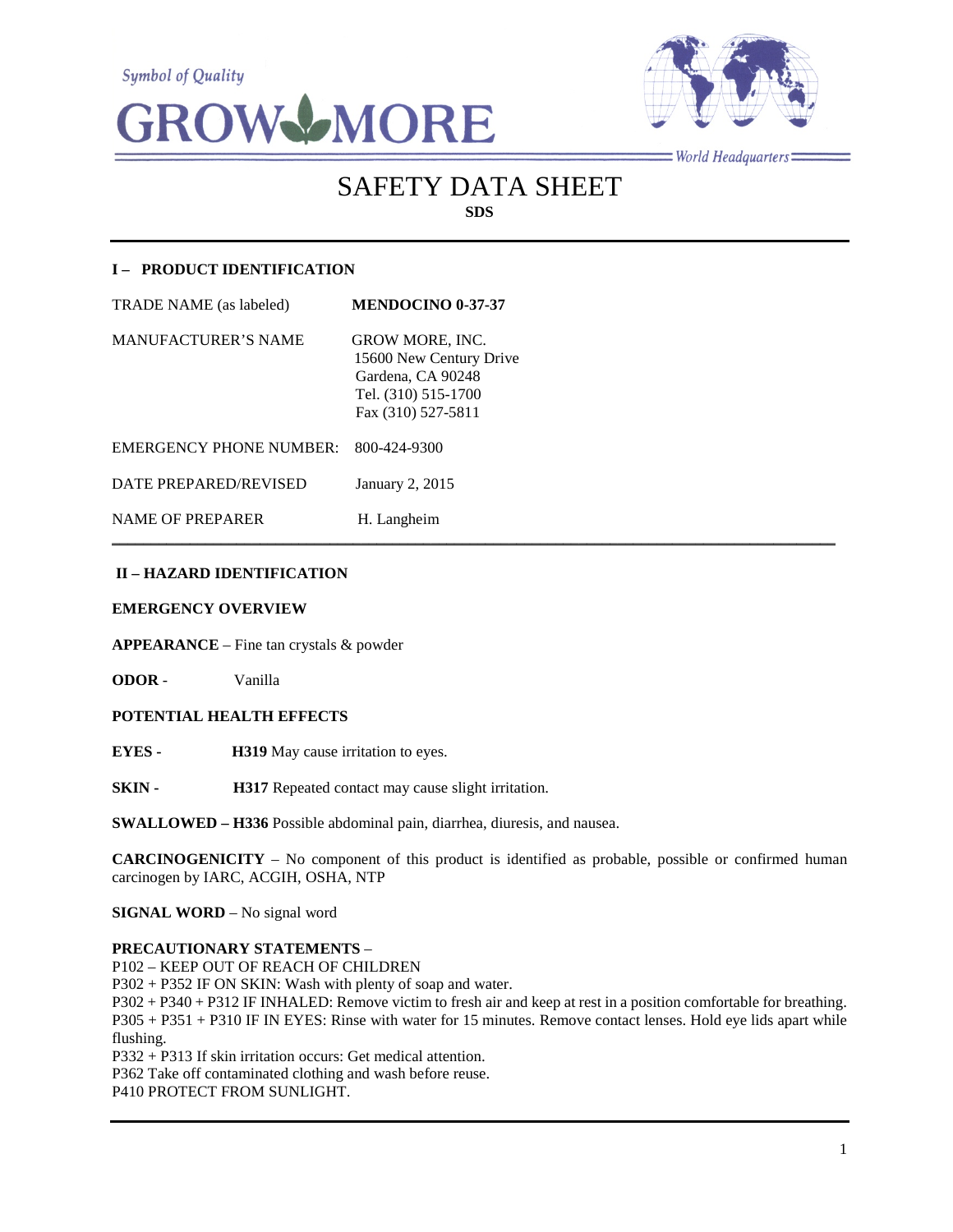| <b>CHEMICAL NAME</b>  | CAS No.    | ℅            |
|-----------------------|------------|--------------|
| Potassium Phosphate   | 7778-77-0  | Trade secret |
| Potassium Sulfate     | 7778-80-5  | Trade secret |
| Iron EDTA             | 15708-41-5 | Trade secret |
| Zinc EDTA             | 14025-15-1 | Trade secret |
| Manganese EDTA        | 15375-84-5 | Trade secret |
| Copper EDTA           | 14025-15-1 | Trade secret |
| Ammonium Molybdate    | 12027-67-7 | Trade secret |
| <b>Boric Acid</b>     | 10043-35-3 | Trade secret |
| <b>Magnesium EDTA</b> | 14402-88-1 | Trade secret |

## **III – COMPOSITION/INFORMATION ON INGREDIENTS**

## **IV – FIRST AID MEASURES**

Treat symptomatically. Contact poison treatment specialist immediately if large quantities have been ingested or inhaled. No specific treatment.

 $\mathcal{L}_\mathcal{L} = \{ \mathcal{L}_\mathcal{L} = \{ \mathcal{L}_\mathcal{L} = \{ \mathcal{L}_\mathcal{L} = \{ \mathcal{L}_\mathcal{L} = \{ \mathcal{L}_\mathcal{L} = \{ \mathcal{L}_\mathcal{L} = \{ \mathcal{L}_\mathcal{L} = \{ \mathcal{L}_\mathcal{L} = \{ \mathcal{L}_\mathcal{L} = \{ \mathcal{L}_\mathcal{L} = \{ \mathcal{L}_\mathcal{L} = \{ \mathcal{L}_\mathcal{L} = \{ \mathcal{L}_\mathcal{L} = \{ \mathcal{L}_\mathcal{$ 

 $\mathcal{L}_\mathcal{L} = \{ \mathcal{L}_\mathcal{L} = \{ \mathcal{L}_\mathcal{L} = \{ \mathcal{L}_\mathcal{L} = \{ \mathcal{L}_\mathcal{L} = \{ \mathcal{L}_\mathcal{L} = \{ \mathcal{L}_\mathcal{L} = \{ \mathcal{L}_\mathcal{L} = \{ \mathcal{L}_\mathcal{L} = \{ \mathcal{L}_\mathcal{L} = \{ \mathcal{L}_\mathcal{L} = \{ \mathcal{L}_\mathcal{L} = \{ \mathcal{L}_\mathcal{L} = \{ \mathcal{L}_\mathcal{L} = \{ \mathcal{L}_\mathcal{$ 

**EYE CONTACT** - Wash thoroughly with water for at least 15 minutes. Remove contact lenses. Hold eyelids apart during flushing. Send patient immediately to physician.

**SKIN CONTACT** - Wipe excess material with dry cloth, removing contaminated clothing and shoes with large amounts of water and soap for at least 15 minutes.

**INHALED** - Remove from exposure to fresh air. Get medical attention if symptoms occur.

**SWALLOWED** - Rinse mouth. Drink 2-3 glasses of water and seek medical assistance. Do not induce vomiting or give anything by mouth to an unconscious person. Get medical attention if symptoms occur.

 $\mathcal{L}_\mathcal{L} = \{ \mathcal{L}_\mathcal{L} = \{ \mathcal{L}_\mathcal{L} = \{ \mathcal{L}_\mathcal{L} = \{ \mathcal{L}_\mathcal{L} = \{ \mathcal{L}_\mathcal{L} = \{ \mathcal{L}_\mathcal{L} = \{ \mathcal{L}_\mathcal{L} = \{ \mathcal{L}_\mathcal{L} = \{ \mathcal{L}_\mathcal{L} = \{ \mathcal{L}_\mathcal{L} = \{ \mathcal{L}_\mathcal{L} = \{ \mathcal{L}_\mathcal{L} = \{ \mathcal{L}_\mathcal{L} = \{ \mathcal{L}_\mathcal{$ 

## **V – FIRE-FIGHTING MEASURES**

SPECIAL FIREFIGHTING PROCEDURE – Must wear MSHA/NIOSH approved self-contained breathing Apparatus. Use abundant amount of water in early stages of fire.

UNUSUAL FIRE & EXPLOSION HAZARD – Dust cloud can cause explosion.

FLASH POINT – N/A

FLAMMABLE LIMITS – N/A

AUTOIGNITION TEMPERATURE – N/A

## **VI - ACCIDENTAL RELEASE MEASURES**

SPILL RESPONSE – Use broom or dry vacuum to collect material for proper disposal without raising dust. Prevent entry into waterways, sewers, basements or confined areas. Finish cleaning by spreading water on the contaminated surface and allow to evacuate through the sanitary system.

\_\_\_\_\_\_\_\_\_\_\_\_\_\_\_\_\_\_\_\_\_\_\_\_\_\_\_\_\_\_\_\_\_\_\_\_\_\_\_\_\_\_\_\_\_\_\_\_\_\_\_\_\_\_\_\_\_\_\_\_\_\_\_\_\_\_\_\_\_\_\_\_\_\_\_\_\_\_\_\_\_\_\_\_\_\_\_\_\_\_\_\_\_

 $\mathcal{L}_\mathcal{L} = \mathcal{L}_\mathcal{L} = \mathcal{L}_\mathcal{L} = \mathcal{L}_\mathcal{L} = \mathcal{L}_\mathcal{L} = \mathcal{L}_\mathcal{L} = \mathcal{L}_\mathcal{L} = \mathcal{L}_\mathcal{L} = \mathcal{L}_\mathcal{L} = \mathcal{L}_\mathcal{L} = \mathcal{L}_\mathcal{L} = \mathcal{L}_\mathcal{L} = \mathcal{L}_\mathcal{L} = \mathcal{L}_\mathcal{L} = \mathcal{L}_\mathcal{L} = \mathcal{L}_\mathcal{L} = \mathcal{L}_\mathcal{L}$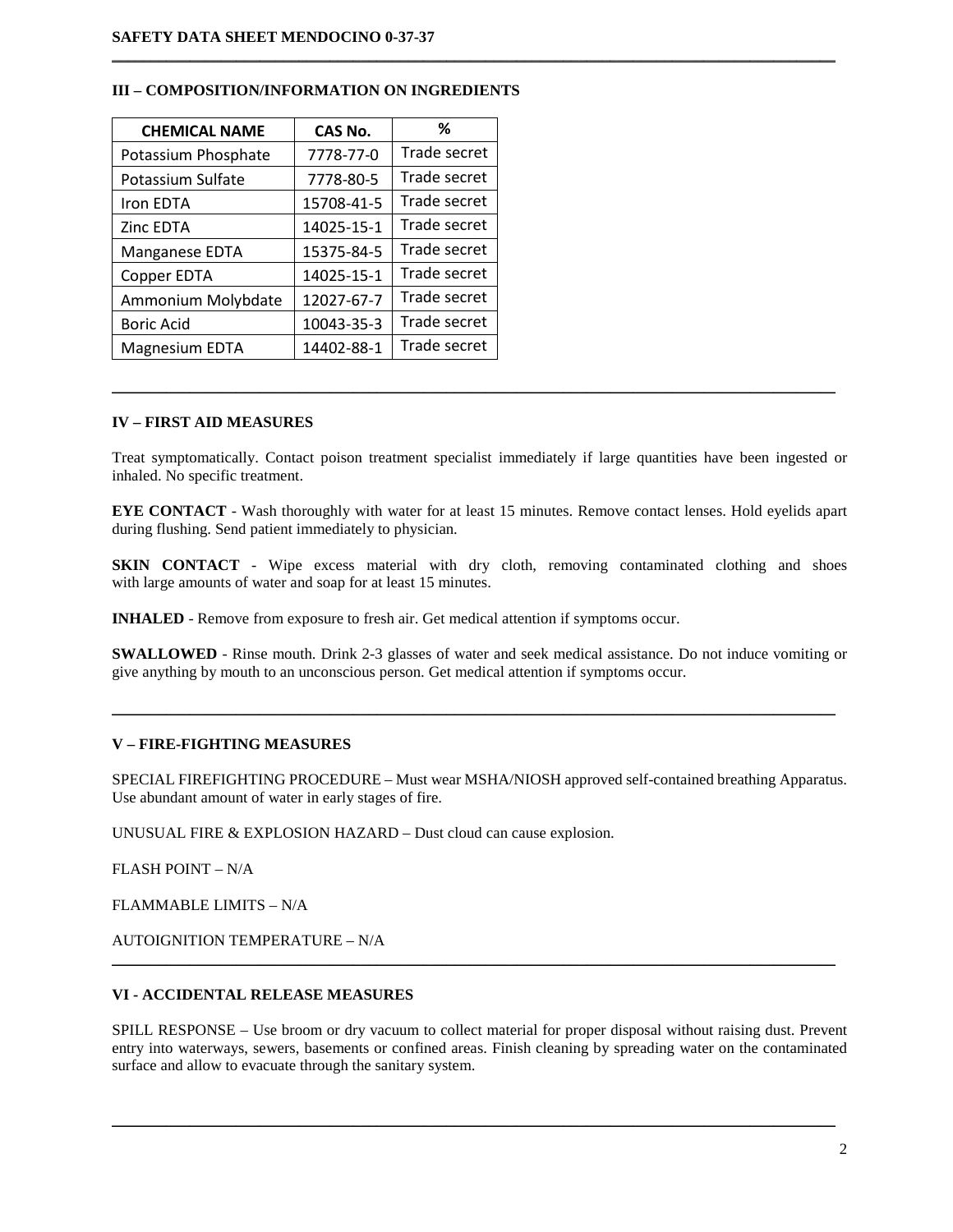## **VII – HANDLING AND STORAGE**

To maintain product quality, do not store in heat or direct sunlight. Use good housekeeping practices such as washing hands with soap after handling. Keep out of reach of children and pets. Do not reuse empty containers.

**\_\_\_\_\_\_\_\_\_\_\_\_\_\_\_\_\_\_\_\_\_\_\_\_\_\_\_\_\_\_\_\_\_\_\_\_\_\_\_\_\_\_\_\_\_\_\_\_\_\_\_\_\_\_\_\_\_\_\_\_\_\_\_\_\_\_\_\_\_\_\_\_\_\_\_\_\_\_\_\_\_\_\_\_\_\_\_\_\_\_\_\_\_**

# **VIII – EXPOSURE CONTROLS/PERSONAL PROTECTION**

VENTILATION & ENGINEERING CONTROLS – Local exhaust.

RESPIRATORY PROTECTION – Where dust is generated by the process, MSHA/NIOSH approved respirator is advised in the absence of proper environmental control.

EYE PROTECTION – Safety glasses where there is a potential eye contact. Safety eyewash station should be accessible within 10 seconds.

**\_\_\_\_\_\_\_\_\_\_\_\_\_\_\_\_\_\_\_\_\_\_\_\_\_\_\_\_\_\_\_\_\_\_\_\_\_\_\_\_\_\_\_\_\_\_\_\_\_\_\_\_\_\_\_\_\_\_\_\_\_\_\_\_\_\_\_\_\_\_\_\_\_\_\_\_\_\_\_\_\_\_\_\_\_\_\_\_\_\_\_\_\_**

SKIN PROTECTION – Wear protective work gown, rubber or plastic gloves to prevent irritation.

## **IX – PHYSICAL AND CHEMICAL PROPERTIES**

#### **GENERAL INFORMATION**

APPEARANCE – Fine tan crystals & powder

ODOR – None

BOILING POINT OR RANGE  $^0$ F – N/A

MELTING POINT OR RANGE  ${}^{0}\text{F} - \text{N/A}$ 

FLAMMABILITY – Non-flammable

EXPOLOSIVE PROPERTIES – Non-explosive

pH of 1% SOLUTION – 5.5

SOLUBILITY IN WATER – Highly soluble (> 80%)

## X – S**TABILITY AND REACTIVITY**

STABILITY - Stable under normal conditions of use

CONDITIONS TO AVOID – Heating with Sodium Phosphatite, Dissolving with Sodium Hyposulfite, long exposure to tin, solder, tin plate or stagnates.

INCOMPATIBILITY – None known

HAZARDOUS DECOMPOSITION PRODUCTS – N/A

HAZARDOUS POLYMERIZATION – Will not occur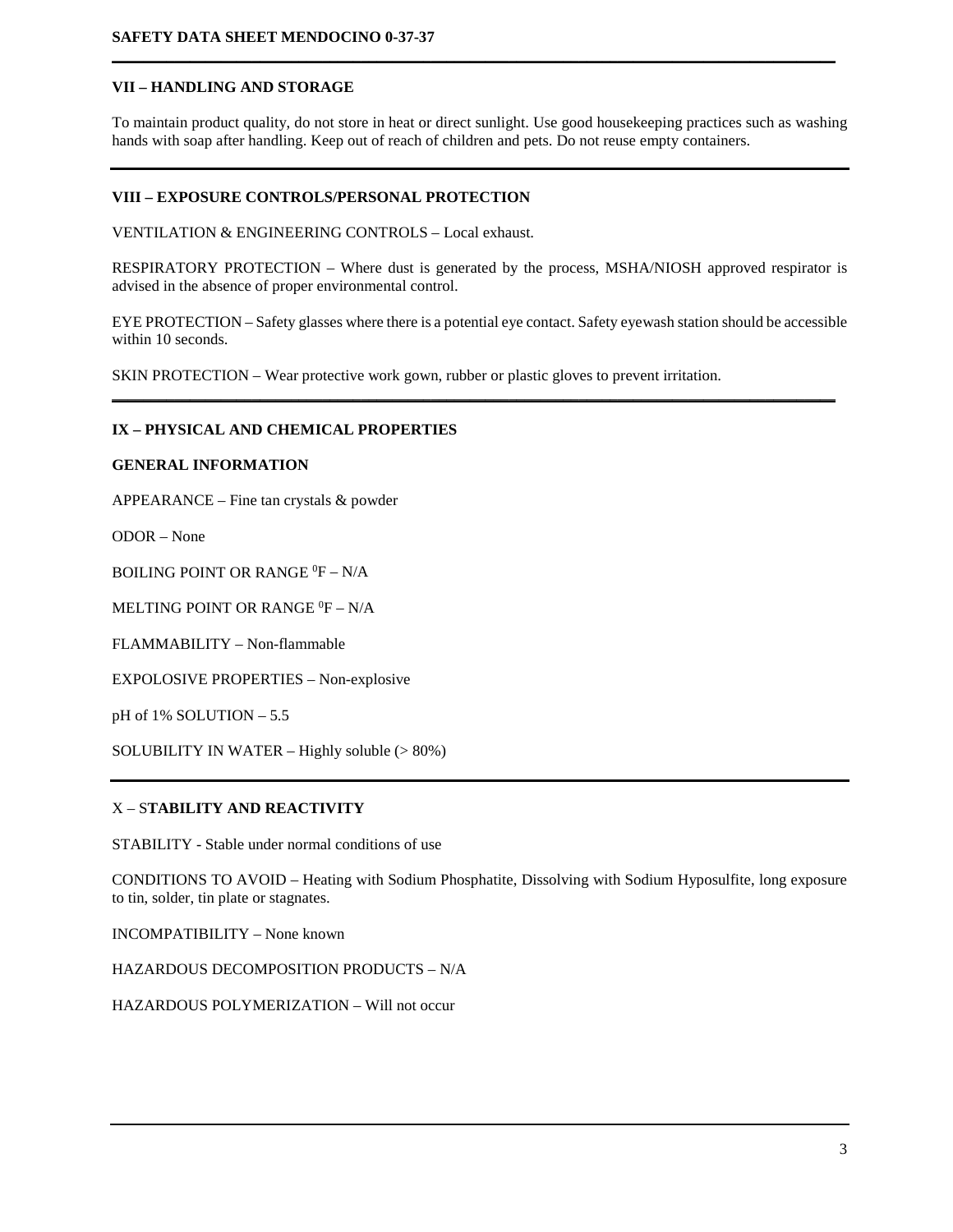# **XI – TOXICOLOGICAL INFORMATION**

ACUTE TOXICITY

SKIN IRRITATION – May cause slight irritation

EYE IRRITATION – May cause slight irritation

SENSITIZATION – None

CHRONIC TOXICITY – None

REPRODUCTIVE EFFECTS – None known

CARCINOGENICITY – This products does not contain any substances that are considered carcinogens by OSHA, NTP, IARC or ACGIH  $\mathcal{L}_\mathcal{L} = \{ \mathcal{L}_\mathcal{L} = \{ \mathcal{L}_\mathcal{L} = \{ \mathcal{L}_\mathcal{L} = \{ \mathcal{L}_\mathcal{L} = \{ \mathcal{L}_\mathcal{L} = \{ \mathcal{L}_\mathcal{L} = \{ \mathcal{L}_\mathcal{L} = \{ \mathcal{L}_\mathcal{L} = \{ \mathcal{L}_\mathcal{L} = \{ \mathcal{L}_\mathcal{L} = \{ \mathcal{L}_\mathcal{L} = \{ \mathcal{L}_\mathcal{L} = \{ \mathcal{L}_\mathcal{L} = \{ \mathcal{L}_\mathcal{$ 

 $\mathcal{L}_\mathcal{L} = \{ \mathcal{L}_\mathcal{L} = \{ \mathcal{L}_\mathcal{L} = \{ \mathcal{L}_\mathcal{L} = \{ \mathcal{L}_\mathcal{L} = \{ \mathcal{L}_\mathcal{L} = \{ \mathcal{L}_\mathcal{L} = \{ \mathcal{L}_\mathcal{L} = \{ \mathcal{L}_\mathcal{L} = \{ \mathcal{L}_\mathcal{L} = \{ \mathcal{L}_\mathcal{L} = \{ \mathcal{L}_\mathcal{L} = \{ \mathcal{L}_\mathcal{L} = \{ \mathcal{L}_\mathcal{L} = \{ \mathcal{L}_\mathcal{$ 

## **XII – ECOLOGICAL INFORMATION**

ECOTOXICITY EFFECTS

MOBILITY – Water contaminating

PERSISTENCE AND DEGRADABILITY – None known

AQUATIC TOXICITY – Might be beneficial to plant life

ADITIONAL ECOLOGICAL INFO – Do not use directly in lakes, ponds and rivers. The product is not classified as environmentally hazardous. However, this does not exclude the possibility that large or frequent spills can have a harmful or damaging effect on the environment. No other adverse environmental effects (e.g. ozone depletion, photochemical ozone creation potential, endocrine disruption, global warming potential) are expected from this component.

\_\_\_\_\_\_\_\_\_\_\_\_\_\_\_\_\_\_\_\_\_\_\_\_\_\_\_\_\_\_\_\_\_\_\_\_\_\_\_\_\_\_\_\_\_\_\_\_\_\_\_\_\_\_\_\_\_\_\_\_\_\_\_\_\_\_\_\_\_\_\_\_\_\_\_\_\_\_\_\_\_\_\_\_\_\_\_\_\_\_\_\_\_\_

\_\_\_\_\_\_\_\_\_\_\_\_\_\_\_\_\_\_\_\_\_\_\_\_\_\_\_\_\_\_\_\_\_\_\_\_\_\_\_\_\_\_\_\_\_\_\_\_\_\_\_\_\_\_\_\_\_\_\_\_\_\_\_\_\_\_\_\_\_\_\_\_\_\_\_\_\_\_\_\_\_\_\_\_\_\_\_\_\_\_\_\_\_\_

## **XIII – DISPOSAL CONSIDERATIONS**

Dispose of within current local and state regulations. No special method required.

#### **XIV – TRANSPORT INFORMATION**

**U.S. DEPARTMENT OF TRANSPORTATION -** Not regulated by DOT.

#### **XV - REGULATORY INFORMATION**

**TSCA STATUS –** Not determined **OSHA STATUS** – Not listed as hazardous **CERCLA -** None **SARA 313** – No chemical **SARA 302** - None **CALIFORNIA PROPOSITION 65** – not listed **RCRA -** No